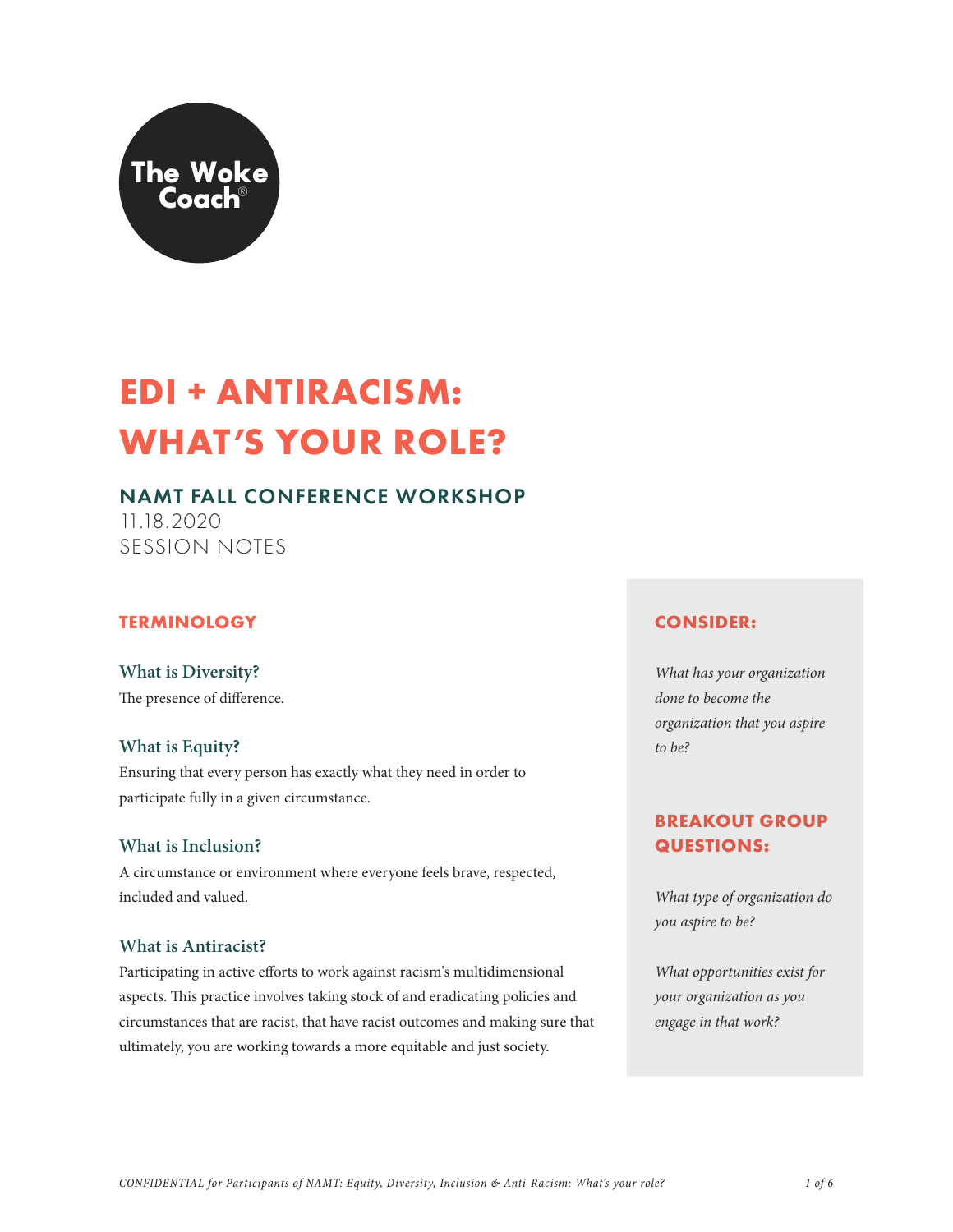#### **GOLDEN NUGGETS (FROM THE CHAT)**

- *• People don't have to live in your town to participate in your organization in leadership roles, creating more opportunities for those that might not otherwise need to live where they work full-time.*
- *• "Commit to Produce"(whatever that means for you).*
- *• You don't know what an individual needs until you ask them and you have to get them into the room. We want to be organizations that embrace and implement DEIA and the opportunity exists in embracing the "farm team" which so often includes interns, apprentices and minimum wage staff. The further opportunity is to continue to invest in those positions through active recruitment, communication with those who have not been regularly recruited, greater pay and educational opportunities.*
- *• Define what this work means for your organization.*
- *• Golden Nuggets: Intentionality, Executive Accountability, Follow The Money — Hire a Full Time EDI person, Executive Championship critical.*
- *• Coalition of relationships within the community.*
- *• Be intentional don't over promise and under deliver.*
- *• Investing in the development of a more diverse community, starting in youth programs and education departments.*
- *• Take it slow to do it right and make it sustainable.*
- *• Our group members first discussed what we're doing including monthly staff meetings, performances with ASL interpreters & close-captioning, and continuing to investigate ways to do better. We've discussed how small consistent changes can be just as impactful as large radical changes. Focusing on these changes not only allow us to improve, but to make sure we're doing it right. And finally we discussed how we shouldn't worry about getting our current audiences on board with us, but rather focus on cultivating and expanding our audiences.*
- *• We spoke extensively about board makeup, reaching barriers to entry, and give/get vs in-kind involvement.*
- arriers to entry, performing, directing, etc. How do we<br>
ind involvement.<br>
to this?<br>
so on this journey<br>
vers at various<br>
ers at various<br>
. How do you empower people to report<br>
are encouraged<br>
issues that come up?<br>
embrace *• We find more success on this journey when all staff members at various levels of leadership are encouraged to lead with bravery, embrace their agency and use their knowledge of DEIA to influence and guide the company's overall vision, purpose within the community and process as a whole org as well as within each individual department.*
- *• Where we allocate finances is reflective of our priorities, so our challenge right now is acknowledging both the reality of the impact of the pandemic AND the absolutely vital work of creating more equitable, inclusive organizations.*
- *• We must all together be ACTIVE in this work—good intentions are not enough, passive activity is not enough, group ACTIVITY needs to happen we can't lose this sense of momentum and urgency as we return to "normal."*
- *• Our golden nugget: Diversify your approach to seeking equity and diversity in your organization. Put your money where your mouth is, start committees, diversify marketing materials — everything!*
- *• We discussed how we can make people realize all of the opportunities in the arts. It is more than acting, performing, directing, etc. How do we create the inroads in our communities to this?*
- $\bigcirc$ *• How do you empower people to report issues that come up?*
- *• Where's my power to influence change?*
- *• Ensuring prioritization of EDI and Anti-Racist work — opportunities for workshops and continued education.*
- *• The Action is stronger if there's high stakes behind the intention.*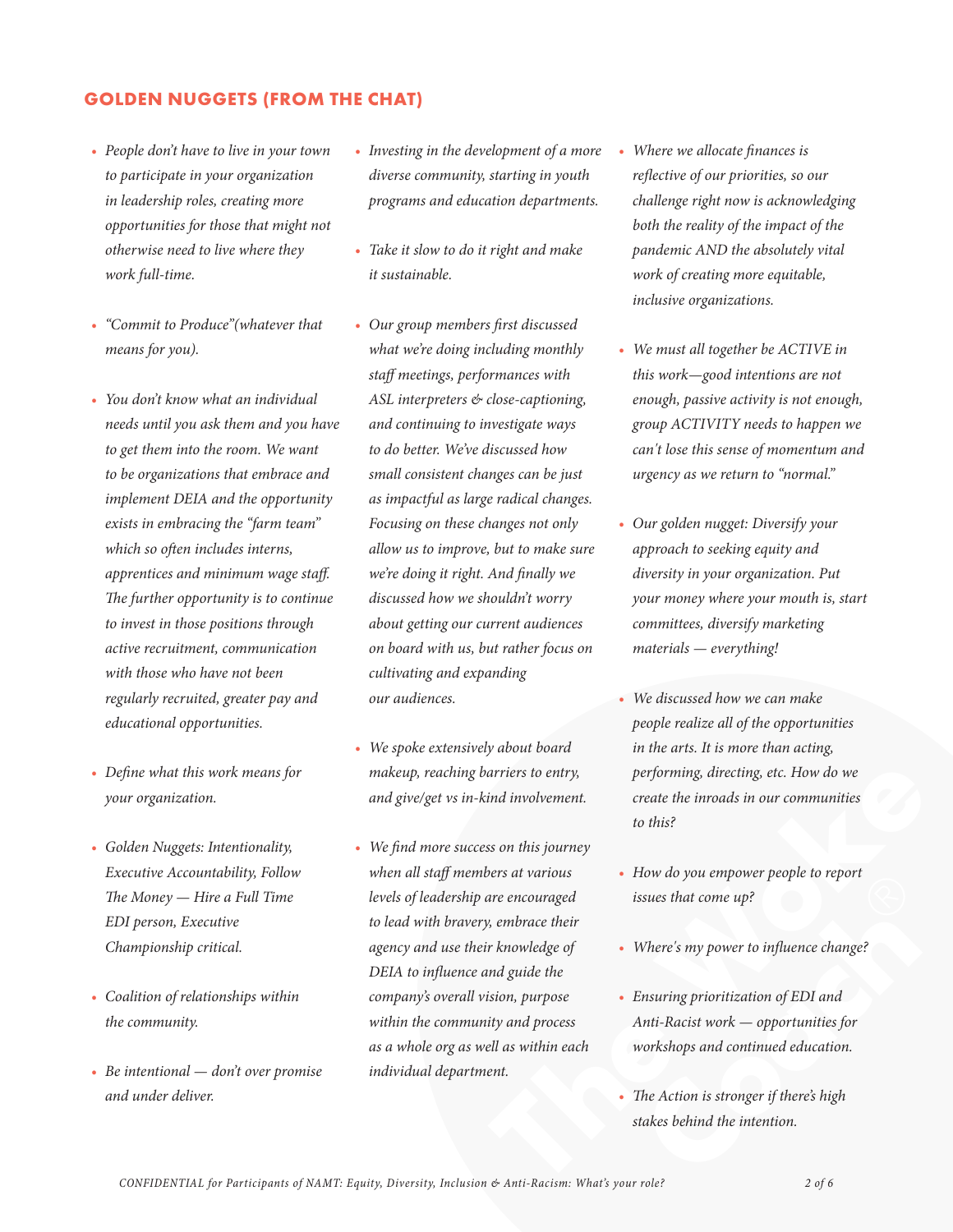- *• The reason for starting with antiracism is because we need to raise the stakes for ourselves in a similar way to the way we do onstage.*
- *• "Power is the problem. I have it. That's the problem. How I share power to give up power is the question — what does it look like, practically? — what does it feel like, collectively?"*
- *• We agreed we are all in the process of determining where we are, what we need to do and how we are going to get there.*
- *• For our group: comparison between corporate experience and small theatre, discussing the buy-in from employees…can an organization be "aspirational" or is in on the individual?*
- *• Breaking down barriers of gatekeeping — finding more ways for inclusion.*
- *• Investing in a diverse patron base, specifically young theatre goers.*
- *• Our organizations aspire to encourage empathy for all and to help others learn to empathize through telling stories that speak to the human experience and to see things through a different lens.*
- *• How do we tear down the gate keepers and provide more opportunities for accessibility?*
- *• Listen to your BIPOC staff ask them what's work and what's not working — they're the ones on the ground and know what's underneath the surface.*
- *• Steering the ship into a new direction. The use of Cultural consultants and intimacy directors to help do that.*
- *• Audience behavior expectations are rooted in white supremacy.*
- *• The obvious nugget is that, to do this work well, it needs to be forever work. It will never be finished. Our group all shared experience with the need to create broader pipelines to leadership on boards, on staffs, and in agency. We've taken steps to be intentional about reaching out of our comfort zones into areas where we haven't reached before.*
- *• \*Think about GROWING into a diverse theater, rather than turning into one. \*Think about this growth from the bottom up (pit musicians, education, backstage) and not only from the Top down. \*How do we encourage audiences to see diverse stories as a GIFT?*
- *• Golden nuggets: engaging with Board and Staff routinely on EDI and Anti-Racism training, shifting internal culture and processes (casting, staff hiring, rehearsal), more open dialogue with the audience.*
- *• Golden Nugget The work of DEIA (all aspects) is important for all organizations to focus on, though it is understandable that each organization will be at a different part of the journey currently. What is important is that we all work to gain the knowledge and ability to have the (difficult at times) conversations.*
- *• Put our money where our mouth is do the work to increase our inclusion and diversity and also pay respects to existing work that doesn't perpetuate negative stereotypes.*
- *• As you conduct your listening phase make sure to reach out to actors and designers (non full time) as you take stock of harm you may have caused.*
- *• We had two main take-aways: 1) We need to acknowledge our past (the successes and failures) but not get mired in it so we can move forward and make progress. 2) We need to engage and educate our audiences so they can experience things in new ways.*
- e) and not only<br>
they can experience things in<br>
"How do we<br>
are www.<br>
sto see diverse<br>  $\bullet$  Empower your staff to lead the<br>
charge this is all hands on deck<br>
organizational work this can't just<br>
on EDI and Anti-<br>
be a *• Empower your staff to lead the charge — this is all hands on deck organizational work — this can't just be a small handful of people.*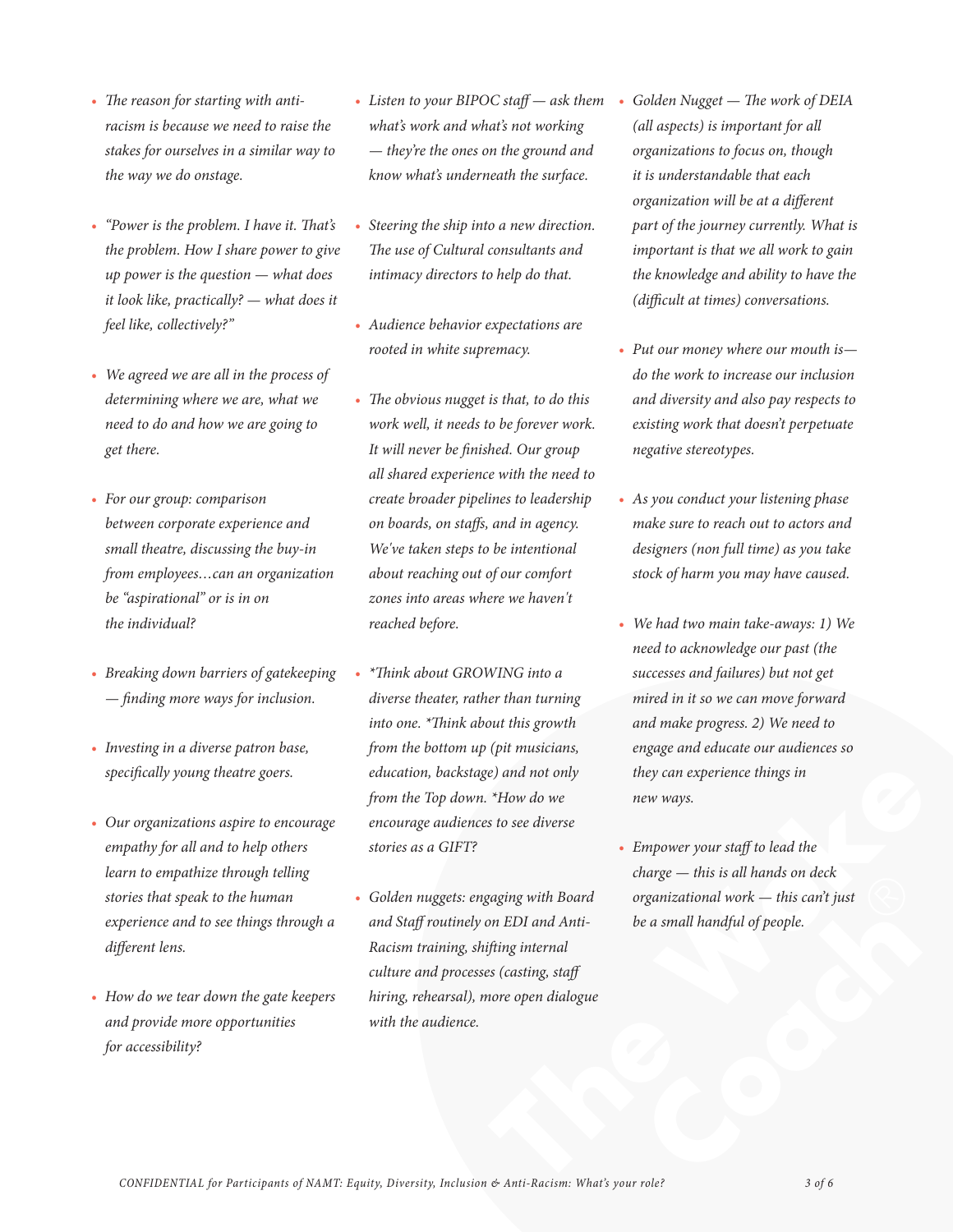- *• Golden Nugget: The pandemic has actually provided the opportunity for organizations to dedicate the time and planning to make organizations anti-racist. This way we are ready to implement a plan when we can finally open doors again and bring the audience and staff (current/new) back to our spaces.*
- *• That this is our opportunity to work from the top down (Board Members) and bottom up (Youth Programming) and meet in the middle for an entirely diverse, equitable and inclusive space for all.*
- *• Transparency is a must-have.*
- *• Your organization can and should expect more of its audiences and could/should create an audience code of conduct.*
- *• Come up with a plan. Release it. Hold yourselves accountable.*
- *• Listening and sharing power with your community; they will tell you what they want to do, be open to doing it. Develop local talent.*
- *• How we need to strive to be antiracist individuals first, to make that internal personal growth in order to then become an antiracist organization as a whole. That work will then move to the stage and programming and how you interact with your surrounding community, setting a model or example and steadily changing the culture as a whole through individual growth and change.*
- *• The golden nugget was providing safe opportunities for artists to provide open and honest feedback about their experiences at your organization. Reducing barriers and fear of work in the future.*
- *• Our nugget that we kept circling back to is removing the "gates" to opportunities in professional theater — we can make our internships paid to remove a big barrier to entry into the industry. Pay ALL artists. But the biggest opportunity is in education — our organizations can provide arts education to communities that do not have theater arts available in their schools to grow the future playwrights, designers, & theater leaders in our areas.*
- *• As a writer: Make the theatre accountable for their diversity in creative teams/casting instead of just feeling "grateful" for them to produce your show.*
- *• We spoke about focusing on the quality of the process (rather than the outcome) in order to allow the space for equality and inclusivity.*
- *• Wanting change is not creating it.*
- *• This is not a moment to take offense but to be humble, listen and commit to be different.*
- *• Make a commitment statement with a plan for ways in which your organization will include work to become a more inclusive, diverse, and anti-racist organization in all facets of the organization with regular updates. It holds everyone accountable.*
- unities that do not There's fear of losing our audiences<br>ailable in their with new work. But if we can gain two<br>future playwrights, new audience members for every one<br>leaders in our we lose, then it's not a problem! (Credi *• One thing came up in our group that I thought was a freeing perspective. There's fear of losing our audiences with new work. But if we can gain two new audience members for every one we lose, then it's not a problem! (Credit to Megan Larche Dominick).*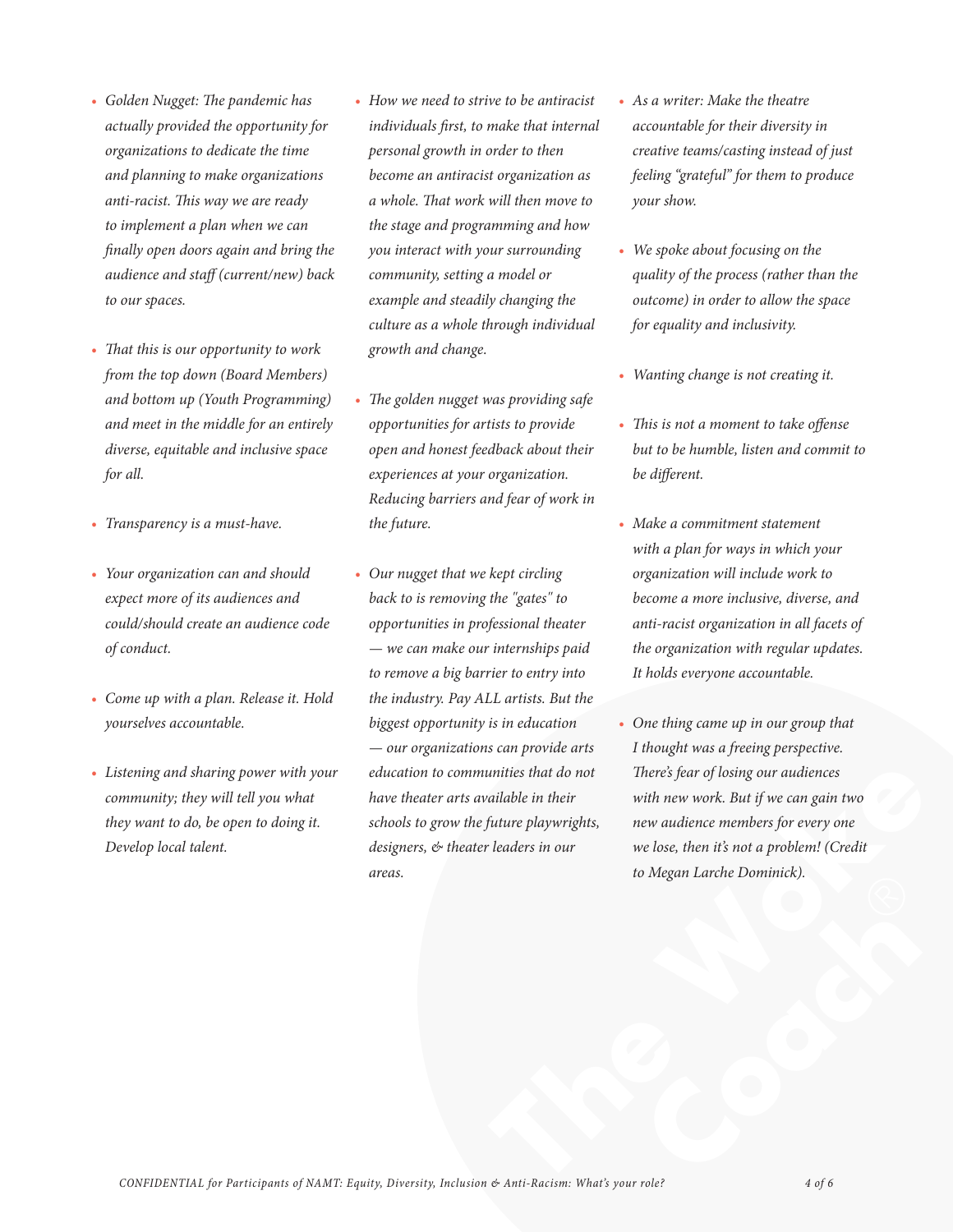#### **THE WOKE WORK**

**Identify the type of organization that you desire to become** and commit to the work that it requires.

**Determine your why** and make sure that it is reflected in your organization's values.

**Become familiar** with the demands of **We See You White American Theatre**.

**Continue to do your own personal work** by developing your analysis *(books, podcasts, documentaries, conversations, etc.).* 

**Don't** put the work of creating an antiracist environment solely on BIPOC employees.

**Interrogate everything!** 

#### **OTHER THOUGHTS AND IDEAS FROM THE CHAT**

- *• You can't wait for your theatre to fund your education. We all need to do independent work so that we're more prepared to do the work with paid consultants. There is a personal accountability that must happen before you can help your organization be accountable.*
- *• We cannot continue expecting those who have been systematically oppressed to keep doing the work for us and then call it progress on our end*
- *• How can we re-examine our producing models to better support risk and seeking new audiences?*

# *• And can we get major donors to help underwrite the human capital. If we invest in the people then we can get to the destination, right?*

become antiracist?<br> $\bigotimes$ <br> $\bigotimes$  Anti-Bacism: What's your rale?<br> $\bigotimes$  5 of 6 *• This work includes and often starts with colleges and universities who need to alter their curriculum and pedagogies to remove racial bias in what texts and productions are taught and referenced. The racist culture we participate in now is actively taught every day. How are educational institutions gate keepers and how can they become antiracist?*

#### **FOR REFERENCE**

weseeyouwat.com artequity.org/resources howlround.com